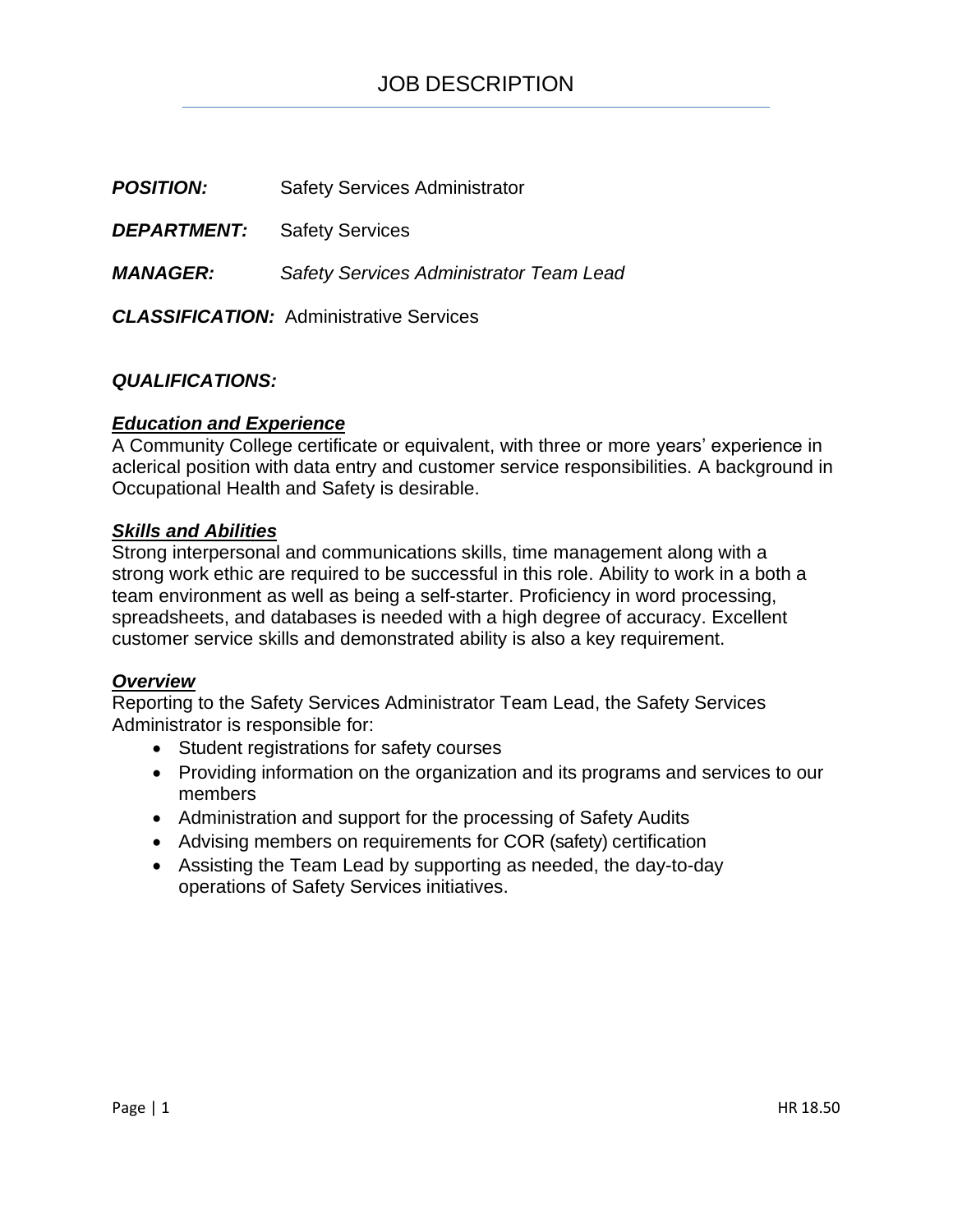# *Specific Duties and Responsibilities*

- 1. **Registrations –** A primary contact for Construction Safety Nova Scotia training.
	- Registers participants, either in person, via email or over the telephone,in appropriate courses - explaining prerequisites, location, time, cancellation policy, pre-payment terms, sponsorship requests, and employment confirmations
	- Provides clients with e-mailed or mailed copies of registrationconfirmations upon request
	- Cancels participants from courses providing the appropriate cancellation number
	- Advises participants as to products and programs offered byConstruction Safety Nova Scotia to best meet their needs
	- Enters all registrations into the computer database, creating appropriate database files for new companies or adding to existing company data. Ensures data integrity is maintained at all times

#### 3. **Online Training**

• Takes registrations for online courses or offers assistance for students and companies requesting online training

#### 4. **COR Technical Review**

- Provides technical and quality control review of a company's safety program to ensure all safety program elements meet the prescribed COR standard
- Reviews and processes companies COR instrument and documentation for both internal and external evaluations
- Issues corrective actions and/or opportunities for improvement to company's who don't meet the standard

### 5. **COR Administrative Function**

- Advises companies on their respective progress in the COR Evaluation process in order to determine what is required to ensure timely progression through the Safety Certification Program
- Following the completion of each COR Evaluation review, ensures reports are filed, updates database and passes non-conforming files on to the Team Lead

#### 6. **Customer Service**

• Responds to or re-directs member inquiries (i.e. Company status, COR certification, course schedule inquiries, etc...) and provides information in a thorough and professional manner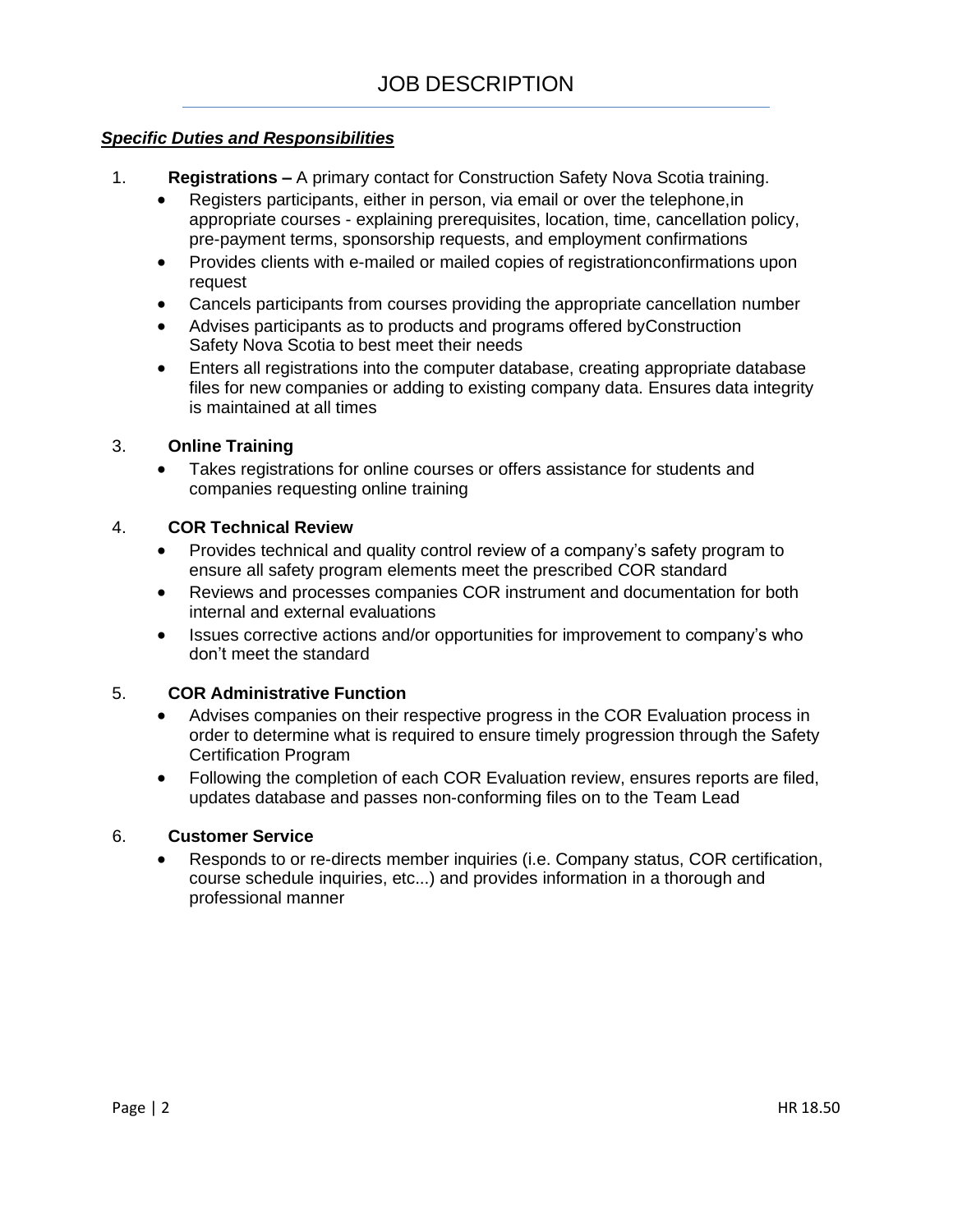• Faxes and/or emails/mails out information and schedules

# 7. **Special Projects**

- Accepts special projects. Acts in a manner which supports and encourages a team approach to meeting departmental and organization's challenges and goals
- Demonstrates the flexibility to work in teams to which this position may be assigned from time to time

## 8. **Quality System**

- Applies policies, procedures and work instructions and participates in the continuous improvement efforts of the organization
- Identifies and reports areas for improvement
- Responsible for isolating and/or reporting any nonconforming product or service in accordance with policies and procedures
- Familiar with the Mission Statement and the quality policies of the organization
- Knowledgeable of and consistently applies quality procedures relevant to position
- Ensures quality system documentation in the position's care are kept in good condition
- Reports any problems or discrepancies with documentation content orcondition to the Team Lead

#### 10. **Miscellaneous**

• Other duties that may be assigned by Department Head

## *General Duties and Responsibilities*

- **1. Communications -** communicates knowledge clearly, accurately and thoroughly in writing and verbally. Able to communicate effectively with persons (internal & external) at all organizational levels.
- **2. Resource Administration -** efficient and effective use of resources (staff, budgeted funds, and materials) to achieve departmental objectives and organization's goals.
- **3. Time Management -** Skillfully organizes, plans and forecasts work levels to meet the demands of the position. Capable of managing and prioritizing multiple projects.
- **4. Quality & Continuous Improvement -** Consistently meets or exceeds performance standards established for the position. Actively seeks and attains continuous improvement of the position's duties and those of subordinates (if applicable).
- **5. Quantity of Work -** Consistently meets established deadlines and objectives of day-today activities and of special projects or initiatives.